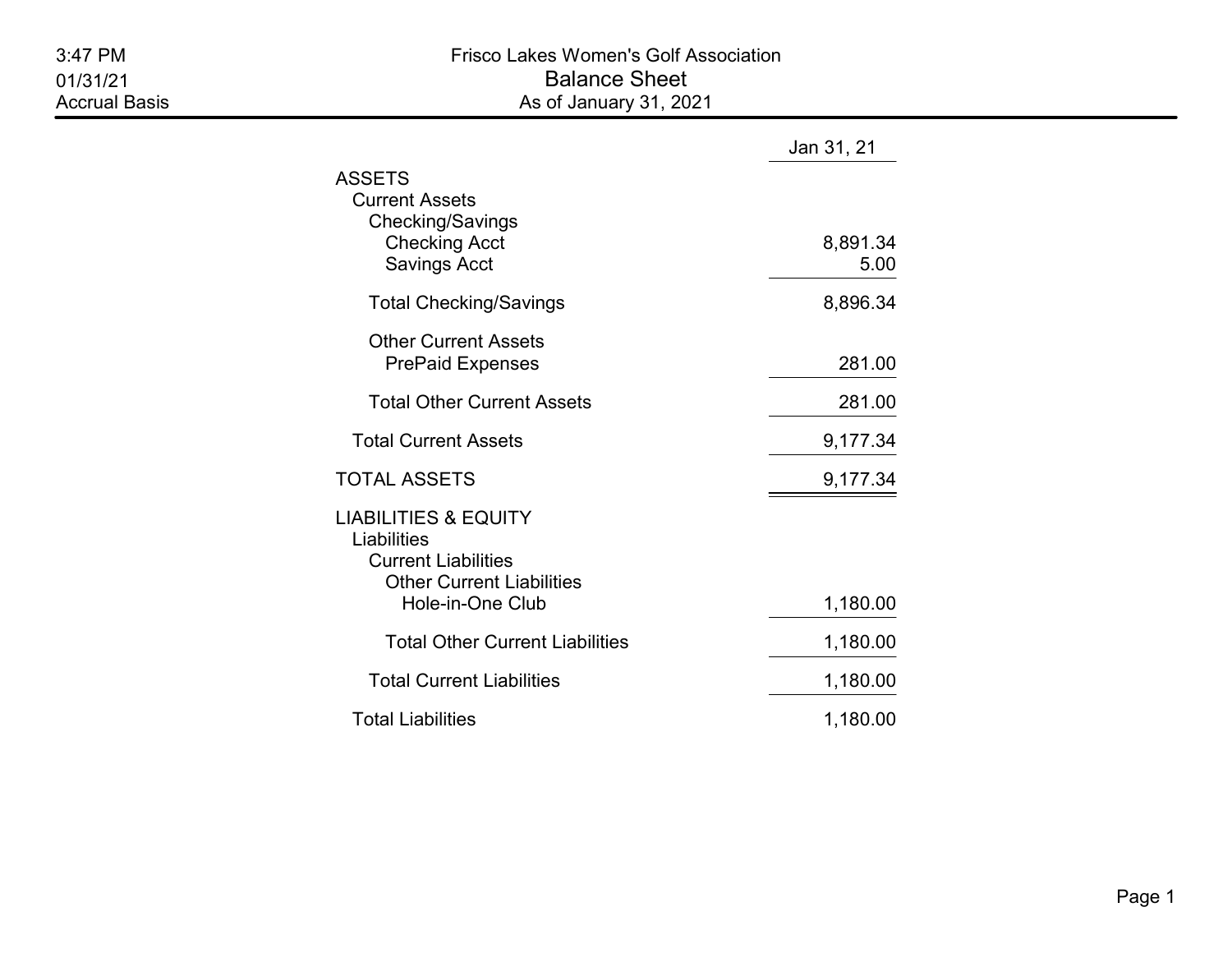|                                                  | Jan 31, 21            |  |  |
|--------------------------------------------------|-----------------------|--|--|
| Equity<br><b>Retained Earnings</b><br>Net Income | 8,155.05<br>$-157.71$ |  |  |
| <b>Total Equity</b>                              | 7,997.34              |  |  |
| TOTAL LIABILITIES & EQUITY                       | 9,177.34              |  |  |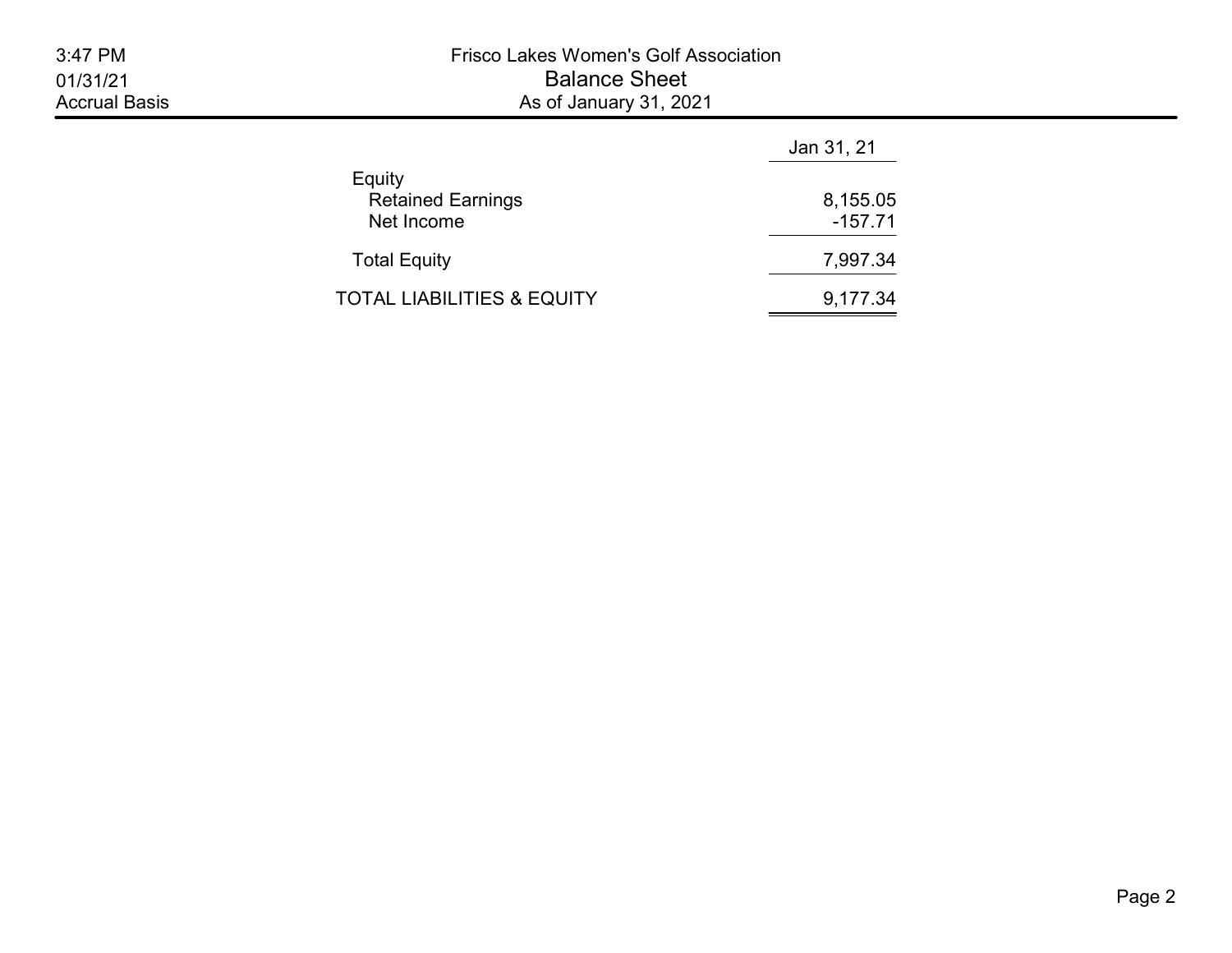## 4:13 PM Frisco Lakes Women's Golf Association 01/31/21 Profit & Loss Accrual Basis **Accrual Basis January 2021**

|                                                                                              | Jan 21                             |
|----------------------------------------------------------------------------------------------|------------------------------------|
| Ordinary Income/Expense<br>Income                                                            |                                    |
| Interest/Dividends Earned<br><b>Member Dues</b>                                              | 0.45<br>1,530.00                   |
| <b>Total Income</b>                                                                          | 1,530.45                           |
| <b>Gross Profit</b>                                                                          | 1,530.45                           |
| <b>Expense</b><br><b>Computer Software</b><br>Handicap Fee<br>Storage Fee<br><b>Supplies</b> | 28.16<br>928.60<br>671.00<br>60.40 |
| <b>Total Expense</b>                                                                         | 1,688.16                           |
| Net Ordinary Income                                                                          | $-157.71$                          |
| Net Income                                                                                   | $-157.71$                          |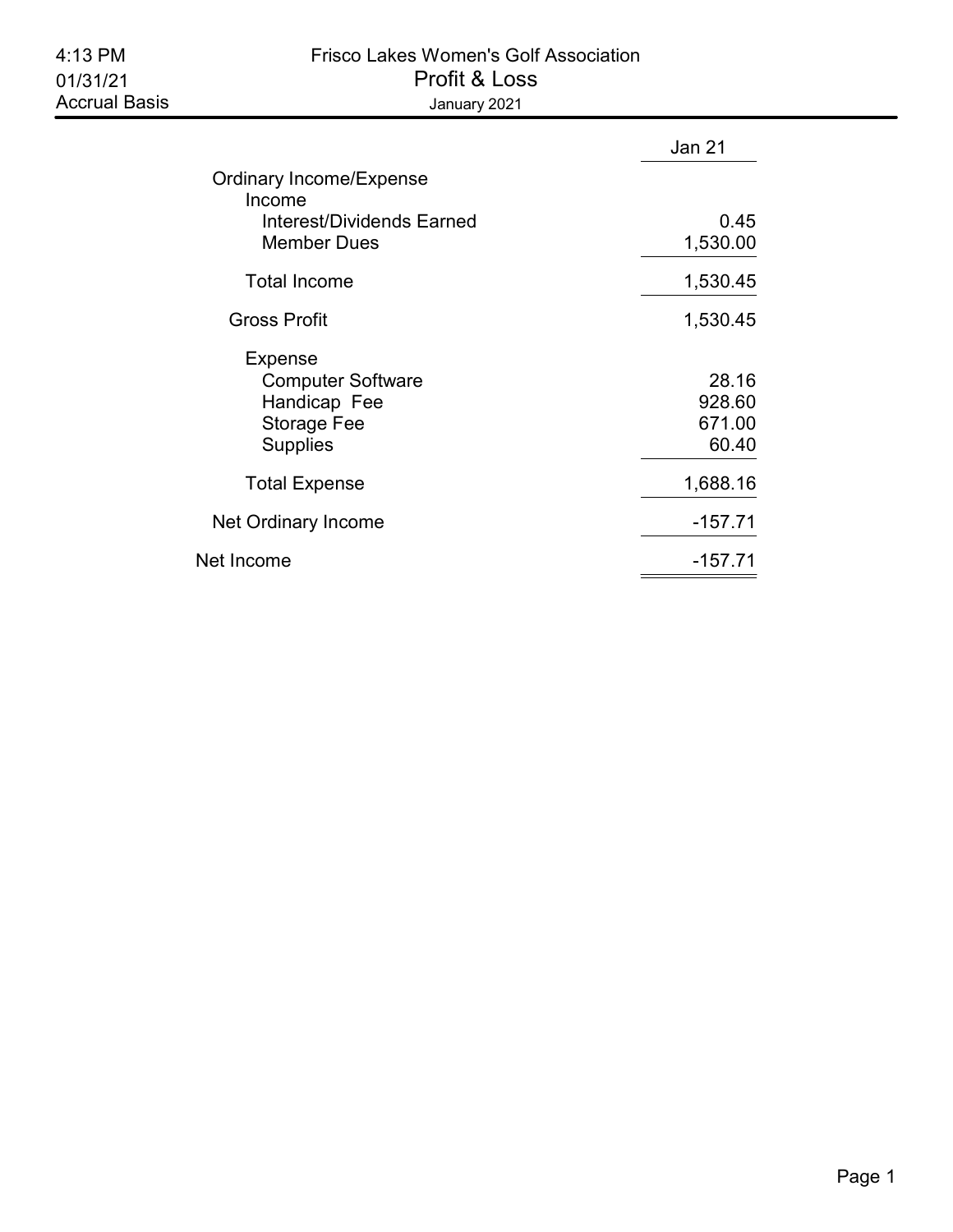## 2:40 PM Frisco Lakes Women's Golf Association 01/31/21 Custom 2021 Profit & Loss Budget vs. Actual

Cash Basis January 2021

|                                  | Administration |               |               | <b>Closing Day Party Expense</b> |               | <b>Happy Hour</b> |               | <b>Other Events</b> |  |
|----------------------------------|----------------|---------------|---------------|----------------------------------|---------------|-------------------|---------------|---------------------|--|
|                                  | <b>Jan 21</b>  | <b>Budget</b> | <b>Jan 21</b> | <b>Budget</b>                    | <b>Jan 21</b> | <b>Budget</b>     | <b>Jan 21</b> | <b>Budget</b>       |  |
| <b>Ordinary Income/Expense</b>   |                |               |               |                                  |               |                   |               |                     |  |
| <b>Income</b>                    |                |               |               |                                  |               |                   |               |                     |  |
| <b>Interest/Dividends Earned</b> | 0.45           |               | 0.00          |                                  | 0.00          |                   | 0.00          |                     |  |
| <b>Member Dues</b>               | 1,530.00       | 1,350.00      | 0.00          |                                  | 0.00          |                   | 0.00          |                     |  |
| <b>Total Income</b>              | 1,530.45       | 1,350.00      | 0.00          |                                  | 0.00          |                   | 0.00          |                     |  |
| <b>Gross Profit</b>              | 1,530.45       | 1,350.00      | 0.00          |                                  | 0.00          |                   | 0.00          |                     |  |
| <b>Expense</b>                   |                |               |               |                                  |               |                   |               |                     |  |
| 9 Hole Tournament                | 0.00           |               | 0.00          |                                  | 0.00          |                   | 0.00          | 200.00              |  |
| <b>Bank Service Charges</b>      | 0.00           | 4.00          | 0.00          |                                  | 0.00          |                   | 0.00          |                     |  |
| <b>Closing Day Party Expense</b> | 0.00           |               | 0.00          | 1,500.00                         | 0.00          |                   | 0.00          |                     |  |
| <b>Closing Scramble</b>          | 0.00           |               | 0.00          |                                  | 0.00          |                   | 0.00          | 200.00              |  |
| <b>Computer Software</b>         | 28.16          | 30.00         | 0.00          |                                  | 0.00          |                   | 0.00          |                     |  |
| <b>Gifts &amp; Awards</b>        | 0.00           | 250.00        | 0.00          |                                  | 0.00          |                   | 0.00          |                     |  |
| <b>Halloween Tournament</b>      | 0.00           |               | 0.00          |                                  | 0.00          |                   | 0.00          | 200.00              |  |
| Handicap Fee                     | 928.60         | 1,430.00      | 0.00          |                                  | 0.00          |                   | 0.00          |                     |  |
| <b>Happy Hour Food</b>           | 0.00           |               | 0.00          |                                  | 0.00          | 250.00            | 0.00          |                     |  |
| <b>Member/Member Expense</b>     | 0.00           |               | 0.00          |                                  | 0.00          |                   | 0.00          | 200.00              |  |
| <b>Miscellaneous Expenses</b>    | 0.00           | 100.00        | 0.00          |                                  | 0.00          |                   | 0.00          |                     |  |
| <b>Night Golf Expense</b>        | 0.00           |               | 0.00          |                                  | 0.00          |                   | 0.00          | 200.00              |  |
| <b>Opening Day Party Expense</b> | 0.00           |               | 0.00          |                                  | 0.00          |                   | 0.00          | 1.000.00            |  |
| <b>Opening Day Scramble</b>      | 0.00           |               | 0.00          |                                  | 0.00          |                   | 0.00          | 200.00              |  |
| <b>PayPal Processing Fee</b>     | 0.00           | 250.00        | 0.00          |                                  | 0.00          |                   | 0.00          |                     |  |
| <b>Rules Committee Expenses</b>  | 0.00           | 100.00        | 0.00          |                                  | 0.00          |                   | 0.00          |                     |  |
| <b>Storage Fee</b>               | 671.00         | 650.00        | 0.00          |                                  | 0.00          |                   | 0.00          |                     |  |
| <b>Summer Scramble</b>           | 0.00           |               | 0.00          |                                  | 0.00          |                   | 0.00          | 200.00              |  |
| <b>Supplies</b>                  | 60.40          | 50.00         | 0.00          |                                  | 0.00          |                   | 0.00          |                     |  |
| <b>Tips</b>                      | 0.00           | 300.00        | 0.00          |                                  | 0.00          |                   | 0.00          |                     |  |
| <b>Wildflower Party Expense</b>  | 0.00           |               | 0.00          |                                  | 0.00          |                   | 0.00          |                     |  |
| <b>Total Expense</b>             | 1,688.16       | 3.164.00      | 0.00          | 1.500.00                         | 0.00          | 250.00            | 0.00          | 2,400.00            |  |
| <b>Net Ordinary Income</b>       | $-157.71$      | $-1,814.00$   | 0.00          | $-1,500.00$                      | 0.00          | $-250.00$         | 0.00          | $-2,400.00$         |  |
| Net Income                       | $-157.71$      | $-1,814.00$   | 0.00          | $-1,500.00$                      | 0.00          | $-250.00$         | 0.00          | $-2,400.00$         |  |